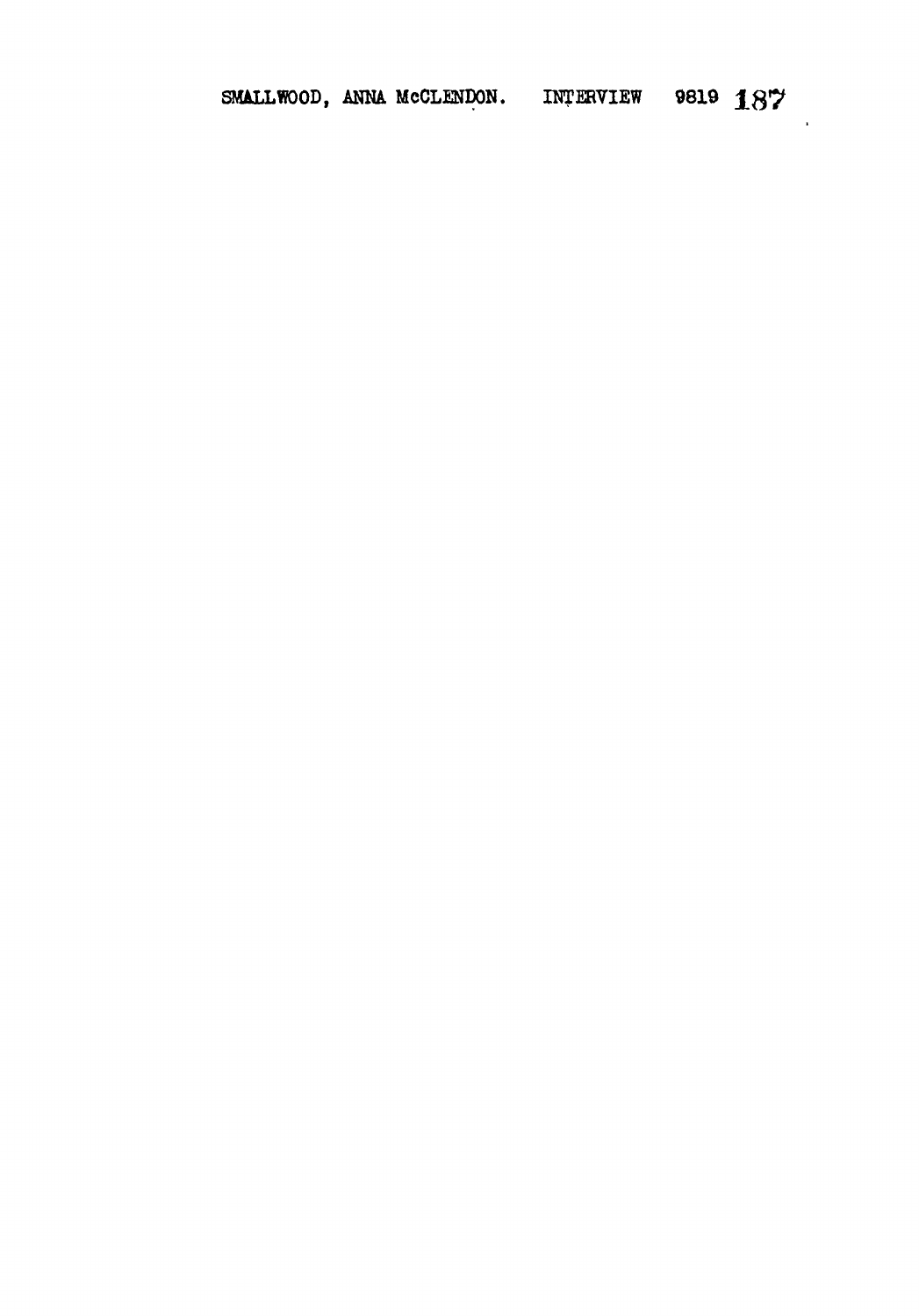|    | $-11 -$<br>SEALL OD, REALL MOCLENDON INFERVIEW<br>9819<br>HEGTID & STOFT FORT<br>WELL FROGRESS ADMITISTRATION<br>Indian-Proneor History Project for Orlahoma | Form $D-(S-149)$<br>188 |
|----|--------------------------------------------------------------------------------------------------------------------------------------------------------------|-------------------------|
|    | Field werkende mane Robert H. Boatman                                                                                                                        |                         |
|    | The report made on (date) January. 26, 1938                                                                                                                  |                         |
|    | Tie lorond was<br>me hed from (name) mass anne med med mellwood.                                                                                             |                         |
|    | Where otte 1, ashington, Cklahona                                                                                                                            |                         |
|    | The remain (gale or femals) White, Megro, Inlian,                                                                                                            |                         |
|    | If Indian, give tribe Choctaw                                                                                                                                |                         |
| 2. | Crimin and history of lerand or story                                                                                                                        |                         |
|    | I I s of pully mustons of Choctaw Tribe                                                                                                                      |                         |
|    | $\mathbb{R}^{n}$                                                                                                                                             |                         |
|    |                                                                                                                                                              |                         |
| 3. | That out the levend or story or completely as possible. Use blank<br>sheets and attach frimly to this form. I witch of sheats<br>attached                    |                         |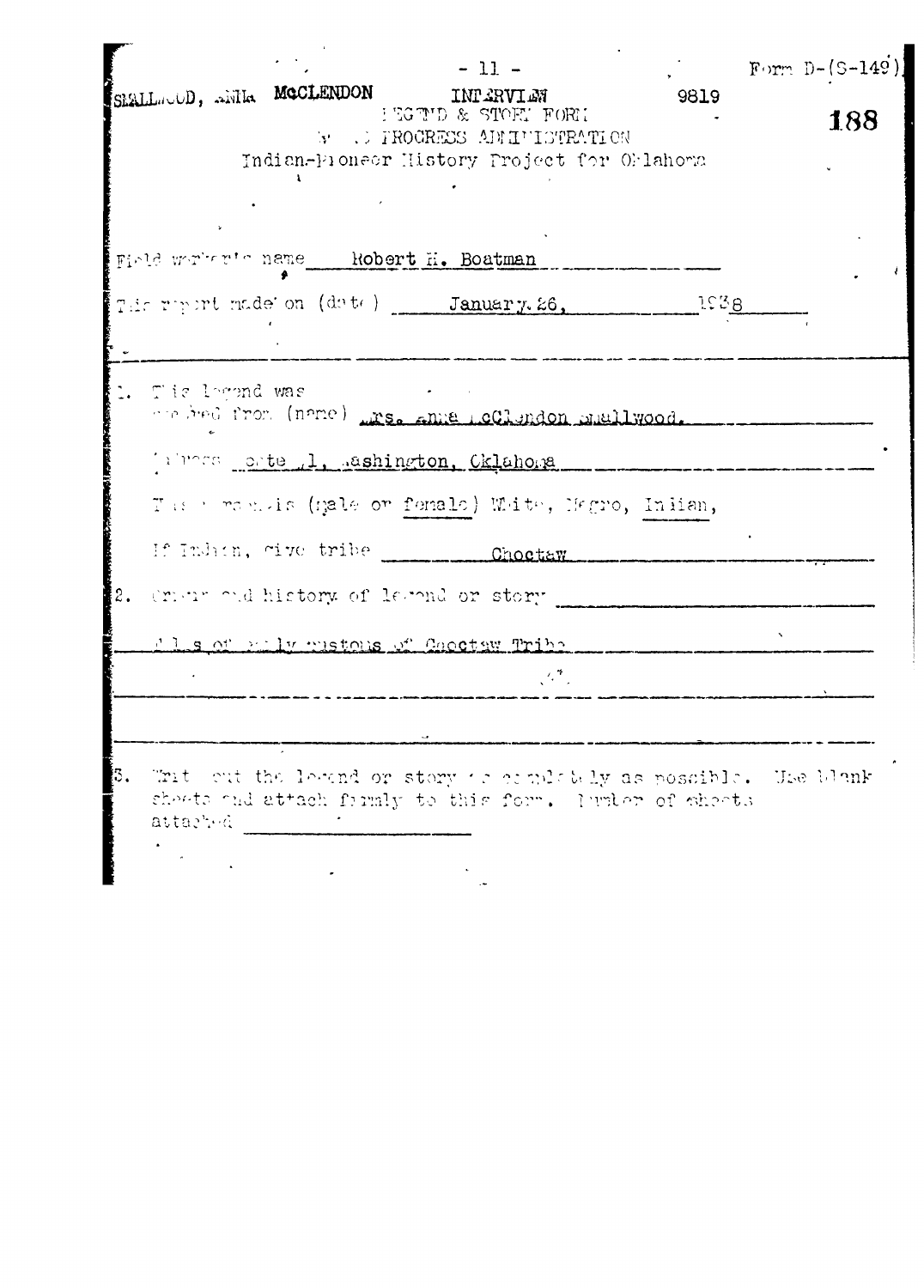## MALLWOOD, ANNA MCCLENDON INTERVIEW · · 9819

Robert II. Boatman Investigator January 26, 1938

> Interview with Mrs. Anna McClendon Smallwood, Route  $f_1$ , dashington, Oklahoma.

.i.s a native of the Indian Territory, a fullblood Indian of the Choctaw tribe, I was born Lay, 1371, in the Choctaw Nation, near the old town of Jok chito, one of the very oldest Indian-villages of the old Choctaw Nation. We, as a tribe of our own people, knew nothing at all then of the custowns of white people and only the customs of our own yeo le were used. The Choctaw tribe of Indians have cleays been a very peaceful tribe of people. reselering at all times that honesty was the best rolisy that any one could aver attain. This partic-

that tribe has many times been misrepresented in any mays. Of course, the tribal customs were very aifferent from what they are of today. However, conditions were so very different. The Indians, As ecially the Choctaw and Chickasaw tribes, lived,

/os; acially the Choctaw and Chickas&w .tribes, lived, •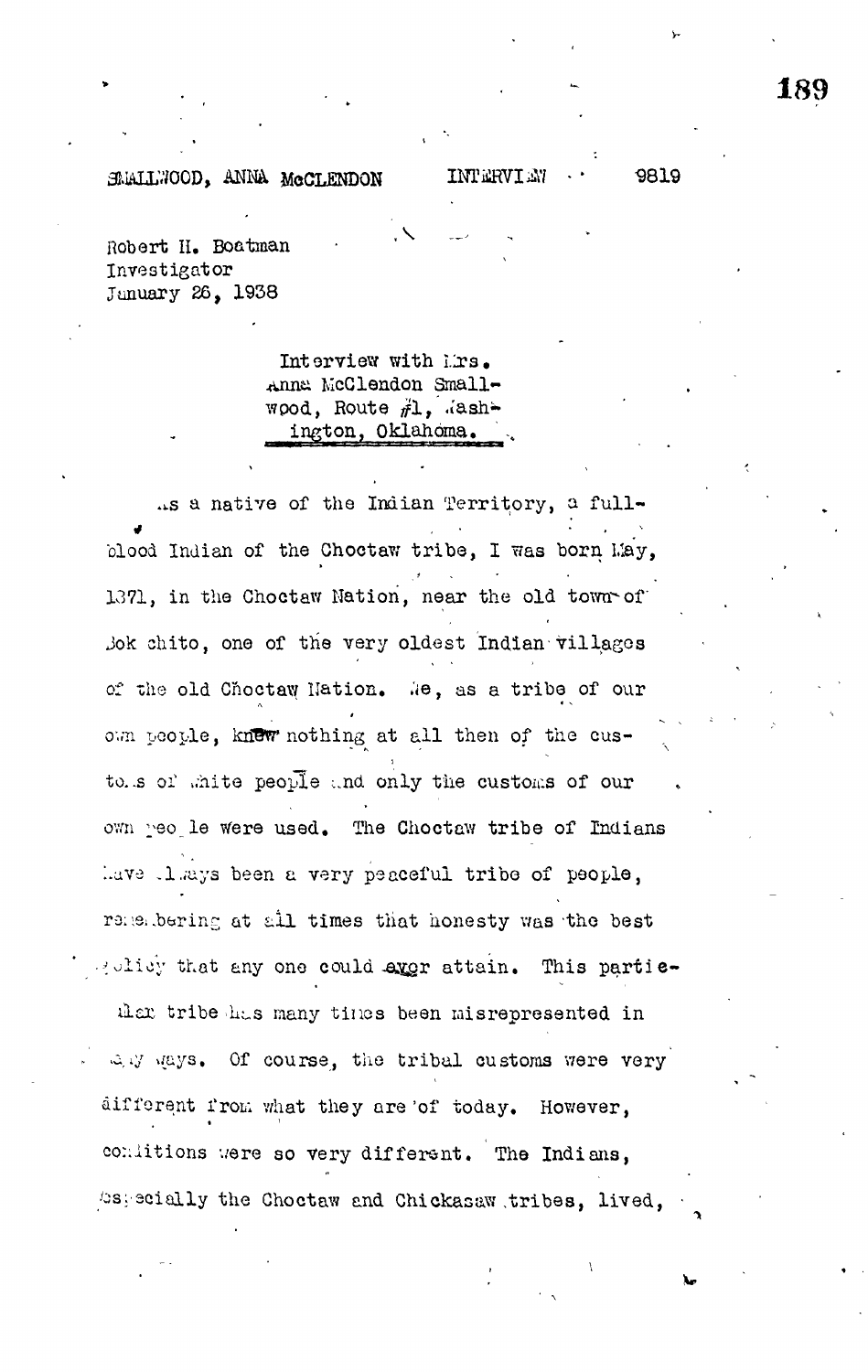## **INTERVIEW**

190

9819

SMALLWOOD, ANNA MCCLENDON

generally speaking, in small settlements. This was considered to be necessary in order to help one. snother, since a Settlement was not nearly as likely to be raided by some hostile tribe. The Comanche tribe the considered to be the more hostile. Lany members of our tribe owned many head of horses, now known as Indian ponies. Our early day homes consisted mainly of what would now be called log huts. The furniture then consisted of little to none; the figuration of the same were used principally for closing. Lost all shoes were made from deer hide and were moccasin style. Of course, the Indians mew nothing about work in the way of manual labor, it was thought that food and clothing were all that were necessary as to the welfare of our people and so were very contented. Turkey, deer and rish were in abundance and the people were very fond of these foods. The men generally kept a good su ply on hand, which was prepared by the women, in various

same way as meat is cured now. Again, a venison

Rys. Sometimes meat was cured in practically the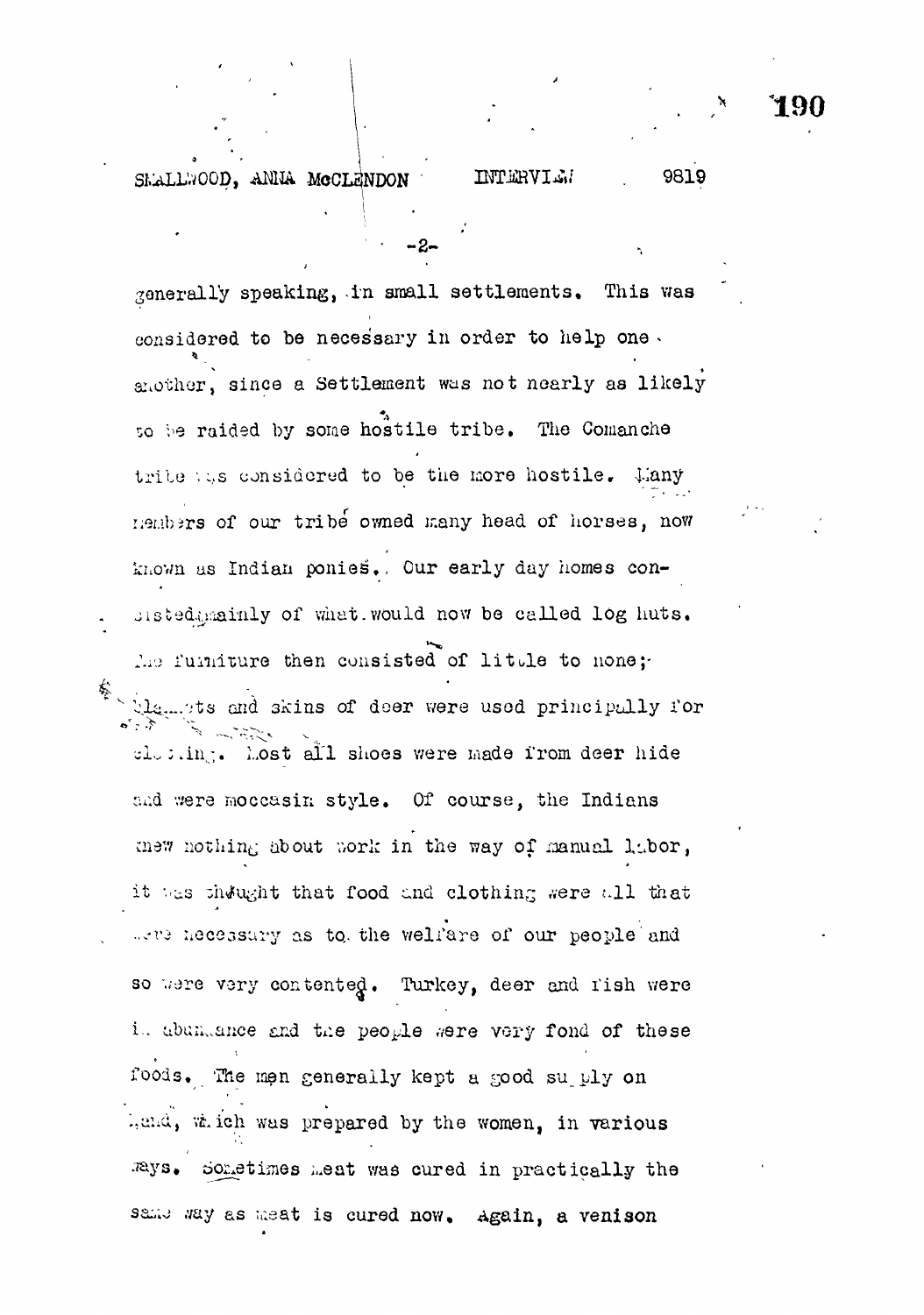## SMALL HOOD, ANNA MCCLENDON 981.9 INTERVIEW

 $-3-$ 

would be hung to some limb and there it would beshoked till it was thoroughly dried and cured, this was known as the drying method of curing. It was sacked for several days with various barks of wood which would give the meat a very delicious flavor. The Indian rood congisted largely of wild game and

foll fuller. This was prepared from meats and or is ed corn. The enly crops raised by the Indians Of will territory days were small patches of Squaw corn, called Tom Fuller corn and later named Squak

com because the Squaws, or women, did all the relating of this particular crop. I lost my parents www.commong.ca and was raised an orphan by kins, eothe of my tribe. I grew up and always lived among my own recyle, attended school and secured my lim-Its. Saucition at the old Sacred meart Lission, in Juickasow Mation. I was enrolled as a full- $\tilde{\mathsf{u}}_{\star}$ M.od Moctaw Indian by the Dawes Commission at Ardiors and allotted 210 acres of land in the Juickast . Ation, some two miles west of where the